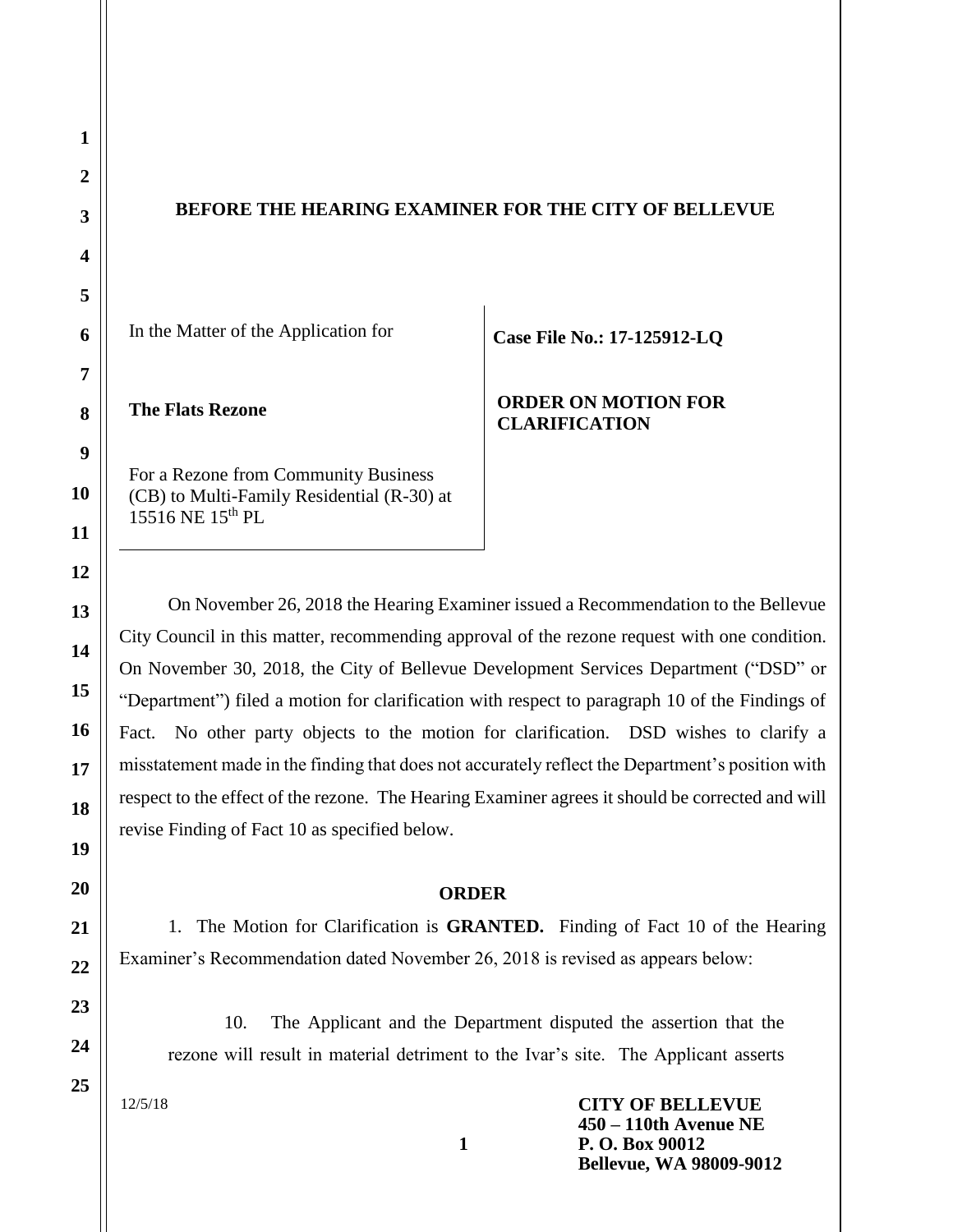several theories to argue that the claim of material detriment is unsupported and speculative. Exhibit 3 at 3. First, since the application is for a rezone only, without a development application, any effects from the rezone are speculative. Second, the approval of the rezone does not trigger any change in use on the Ivar's site. The new 30-foot setback would only apply if Kasar decided to redevelop the Ivar's site. The Applicant cites LUC 20.25B.020.B.9, which states: "Where a transition area abuts a single-family or multifamily district and all properties that would receive the transition are developed with legally permitted nonresidential uses, the requirements of this part shall not apply." *Id.* at 3-4. Applicant argues and the Department confirms that since the Ivar's site is developed as a parking lot in that area, the rezone would not trigger the requirements of LUC Chapter 20.25B on the Ivar's site. *Id.* at 4. It should be noted that the Department does not agree with the Applicant's interpretation of LUC 20.25B.020.B.9; the Department takes the position that the rezone, if approved, would trigger the requirements of LUC 20.25B, since the rezone property would be within the district receiving transition. *See* LUC.20.25B.020.

2. This Order on Motion for Clarification and the changes to Finding of Fact 10 do not materially alter the outcome of the Hearing Examiner's Recommendation to the City Council. All future copies of the November 26, 2018 Recommendation on file in this case shall include the amended Finding of Fact 10.

**SO ORDERED,** this 5<sup>th</sup> day of December, 2018.

ara Dylis Ehilichman

Barbara Dykes Ehrlichman Hearing Examiner

12/5/18

**CITY OF BELLEVUE 450 – 110th Avenue NE P. O. Box 90012 Bellevue, WA 98009-9012**

**1**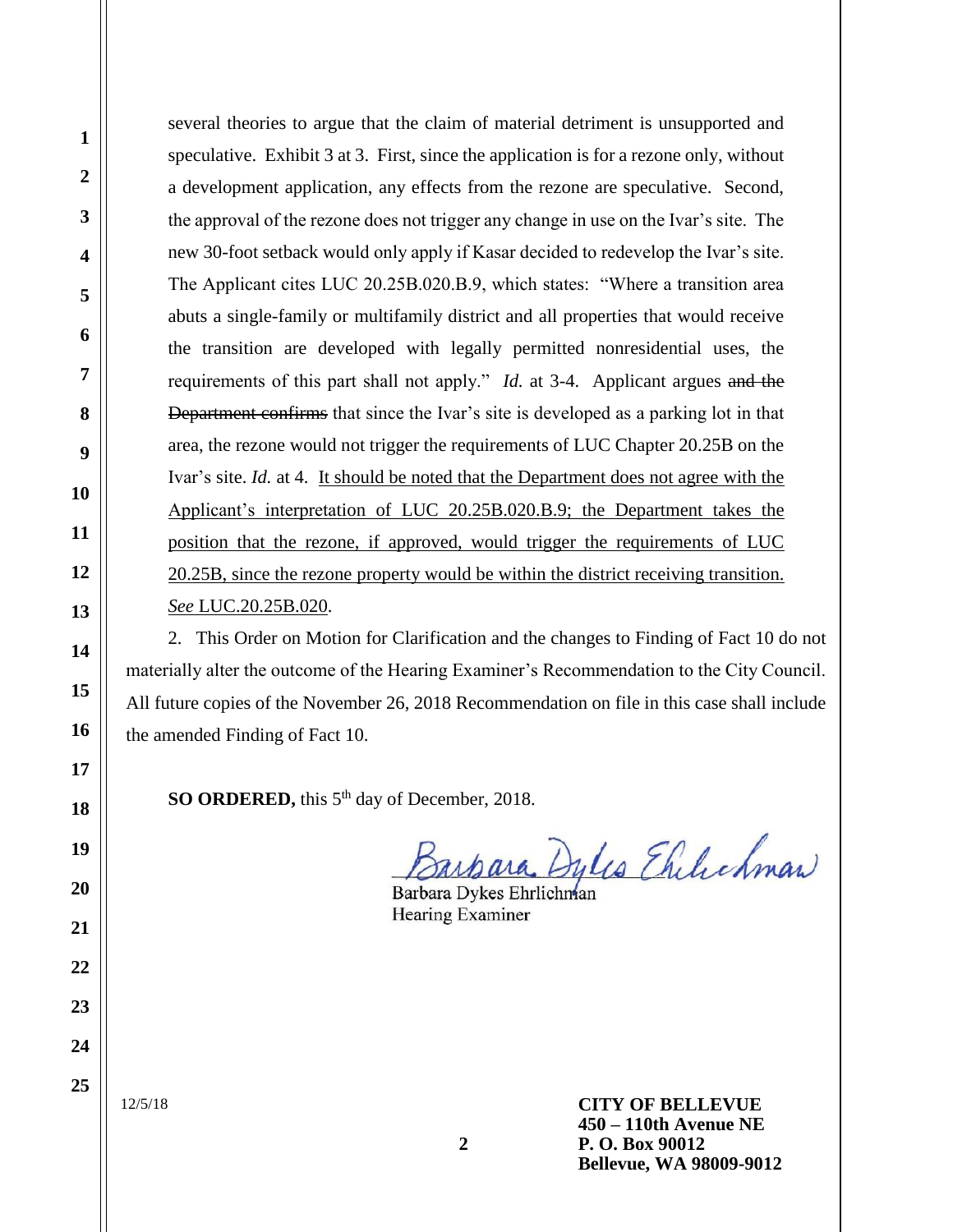### **NOTICE OF RIGHT TO APPEAL AND TIME LIMIT**

(Pursuant to Resolution No. 9473)

A person who submitted written comments to the Director prior to the hearing, or submitted written comments or made oral comments during the hearing on this matter, may appeal the recommendation of the Hearing Examiner to the Bellevue City Council by filing a written statement of the Findings of Fact or Conclusions of Law which are being appealed, and paying an appeal fee, if any, as established by ordinance or resolution, no later than 14 calendar days following the date that the recommendation was mailed. The appeal must be received by the City Clerk by **5:00 p.m. on Wednesday, December 19, 2018.**

## **CITY COUNCIL CONSIDERATION**

Unless appealed, this matter has tentatively been scheduled to go before the City Council on **Monday, January 28, 2019 at 6:00 pm** for discussion, and **Tuesday, February 19, 2019 at 8:00 pm** for legislation. After **Wednesday, December 19, 2018**, interested persons may contact the Hearing Examiner's Office at (425) 452-6934 to find out whether an appeal has been filed.

12/5/18

**1**

**2**

**3**

**4**

**5**

**6**

**7**

**8**

**9**

**10**

**11**

**12**

**13**

**14**

**15**

**16**

**17**

**18**

**19**

**20**

**21**

**22**

**23**

**24**

**25**